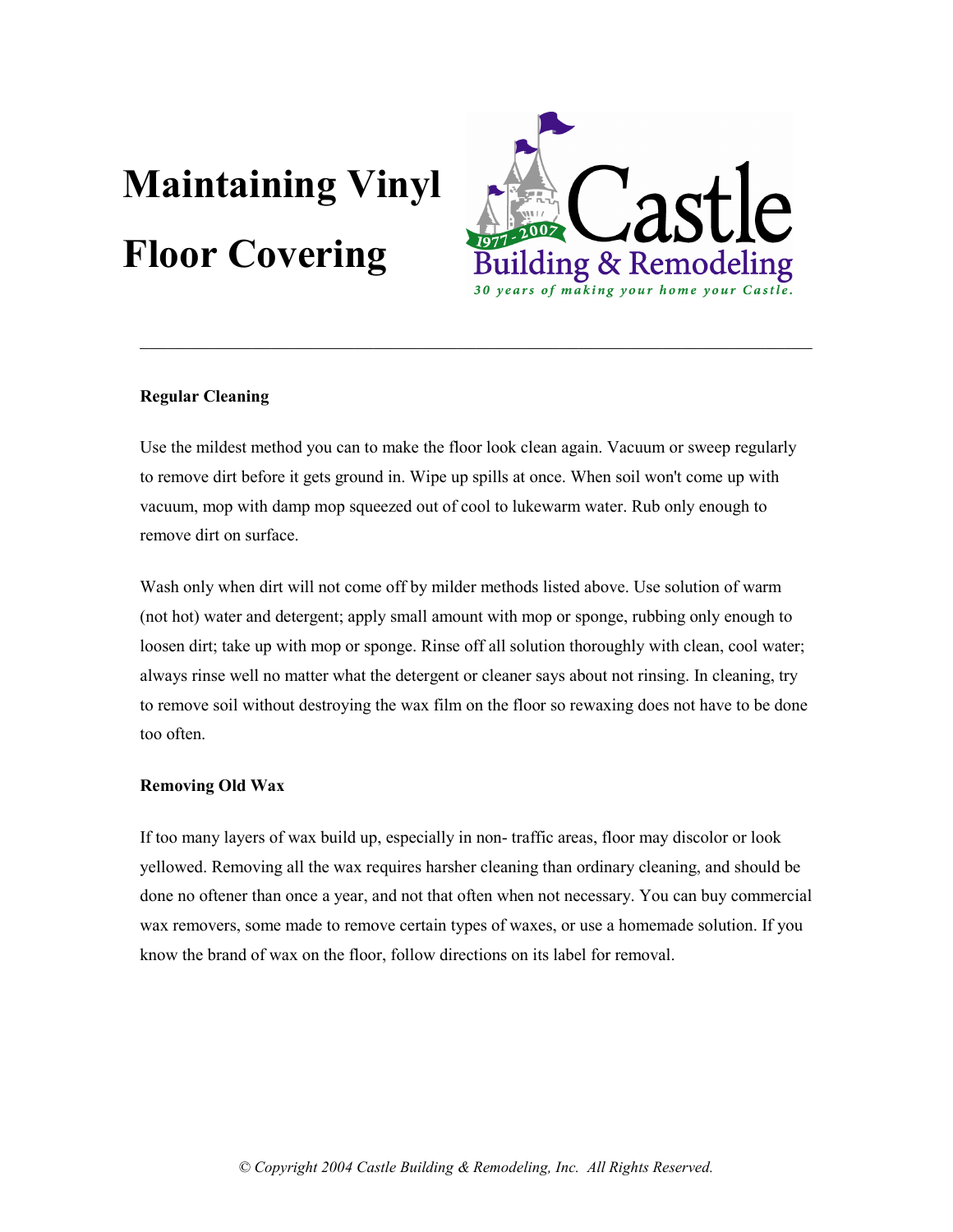If you want to make a wax remover:

- 1. Mix from 1/2 cup to 1 cup of ammonia (start with less and add more if needed) and one cup laundry detergent in 1 gallon warm water.
- 2. Test in an inconspicuous area to see if it softens the wax film. After several minutes, the area where the solution has been applied with a sponge mop should turn cloudy and soften.
- 3. Then scrub that area with a stiff brush, electric scrubber or very fine steel wool pads to loosen old wax. 4. Repeat process in another area until entire floor is stripped of wax. 5. Rinse thoroughly with clean, cool water. 6. After drying thoroughly, apply one or two coats of wax depending on conditions of floor, drying between coats according to wax instructions.

#### Waxing

Wax a thin coat of self-polishing wax on dry, clean floor, when washing does not bring back shine. Wax flooring when new, and always keep it protected with a coat of wax. Regular wax will give more protection and shine than one-step wax-and-clean products, but will build up over time. Polishing wax (solvent based) to be buffed with electric polisher, may also be used on vinyl if desired. It must be thoroughly buffed, following directions on wax label. It will not build up.

## Linoleum-Care and Cleaning

Linoleum is an older floor covering that may be found in some older homes. It needs waxing to preserve its surface, usually water-based self-polishing wax, but solvent-based wax to be polished with electric buffer can be used. It dents easily, and is badly damaged by alkalis.

Damp mop using a mild detergent and water for day to day cleaning. Keep water away from seams and edges to prevent loosening of the tiles. To preserve the linoleum floor you may wish to add a capful of baby oil to the mop water. Clean with a mild detergent and water solution and rinse thoroughly. Do not use ammonia or strong alkalis. If water-base wax has to be removed, use Isopropyl Alcohol . To remove old wax by mopping, mix a solution of 3 parts water to 1 parts rubbing alcohol. Scrub this in well and rinse thoroughly. Be sure the area is well-ventilated and wear gloves.

For Rubber Tiles : Mild Detergent. Avoid oils, solvents, and strong alkalis as they will harm the surface. Wash with clear water, a mild detergent, and a clean mop.

© Copyright 2004 Castle Building & Remodeling, Inc. All Rights Reserved.